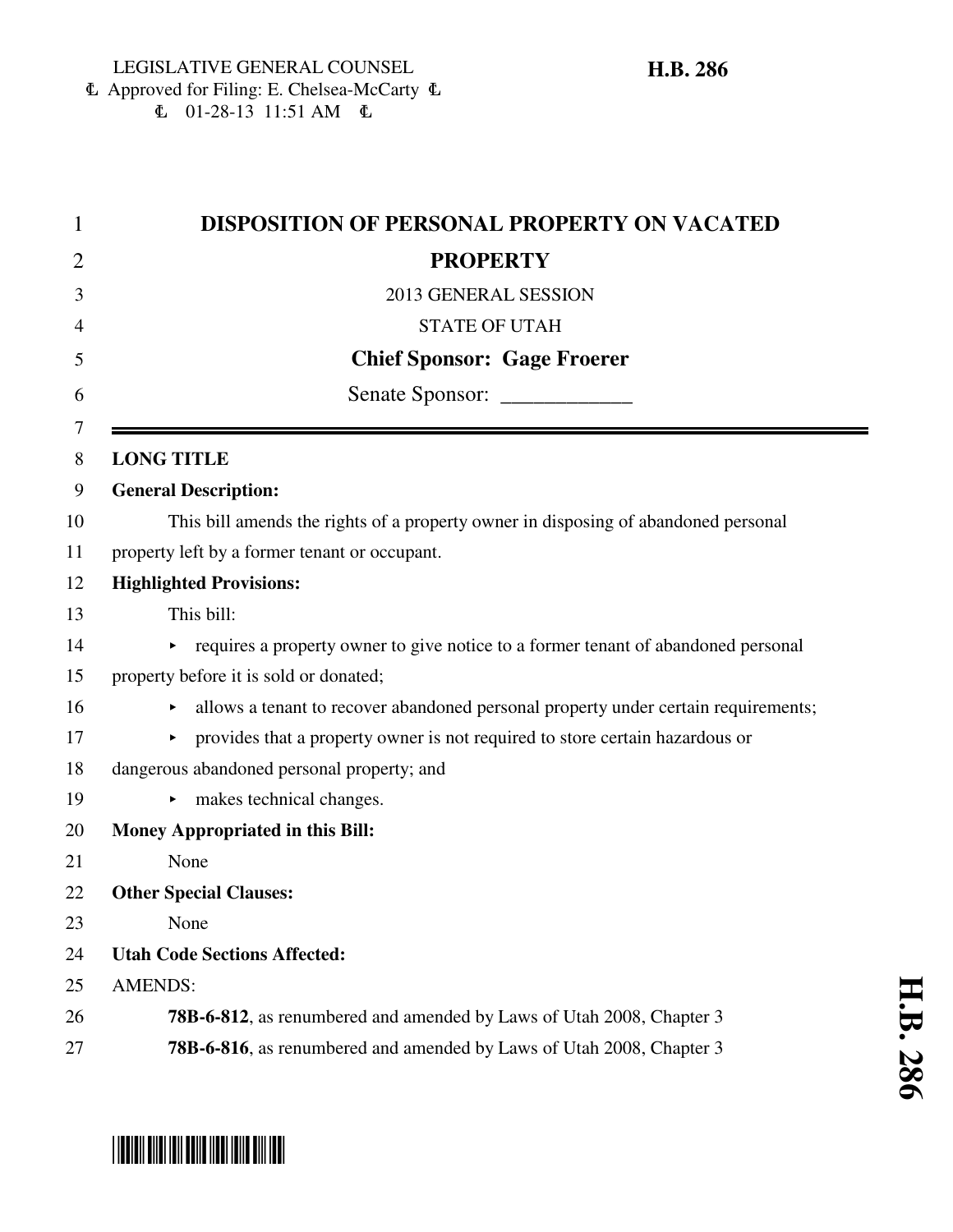28 =

**H.B. 286 01-28-13 11:51 AM**

 $\blacksquare$ 

| 29 | Be it enacted by the Legislature of the state of Utah:                                            |
|----|---------------------------------------------------------------------------------------------------|
| 30 | Section 1. Section 78B-6-812 is amended to read:                                                  |
| 31 | 78B-6-812. Order of restitution -- Service -- Enforcement -- Disposition of                       |
| 32 | personal property -- Hearing.                                                                     |
| 33 | (1) Each order of restitution shall:                                                              |
| 34 | (a) direct the defendant to vacate the premises, remove [his] the defendant's personal            |
| 35 | property, and restore possession of the premises to the plaintiff, or be forcibly removed by a    |
| 36 | sheriff or constable;                                                                             |
| 37 | (b) advise the defendant of the time limit set by the court for the defendant to vacate           |
| 38 | the premises, which shall be three calendar days following service of the order, unless the court |
| 39 | determines that a longer or shorter period is appropriate under the circumstances; and            |
| 40 | (c) advise the defendant of the defendant's right to a hearing to contest the manner of           |
| 41 | its enforcement.                                                                                  |
| 42 | $(2)$ (a) A copy of the order of restitution and a form for the defendant to request a            |
| 43 | hearing as listed on the form shall be served in accordance with Section 78B-6-805 by a person    |
| 44 | authorized to serve process pursuant to Subsection 78B-8-302(1). If personal service is           |
| 45 | impossible or impracticable, service may be made by:                                              |
| 46 | (i) mailing a copy of the order and the form to the defendant's last-known address and            |
| 47 | posting a copy of the order and the form at a conspicuous place on the premises; or               |
| 48 | (ii) mailing a copy of the order and the form to the commercial tenant defendant's                |
| 49 | last-known place of business and posting a copy of the order and the form at a conspicuous        |
| 50 | place on the business premises.                                                                   |
| 51 | (b) A request for hearing by the defendant may not stay enforcement of the restitution            |
| 52 | order unless:                                                                                     |
| 53 | (i) the defendant furnishes a corporate bond, cash bond, certified funds, or a property           |
| 54 | bond to the clerk of the court in an amount approved by the court according to the formula set    |
| 55 | forth in Subsection 78B-6-808(4)(b); and                                                          |
| 56 | (ii) the court orders that the restitution order be stayed.                                       |
| 57 | (c) The date of service, the name, title, signature, and telephone number of the person           |
| 58 | serving the order and the form shall be legibly endorsed on the copy of the order and the form    |
|    |                                                                                                   |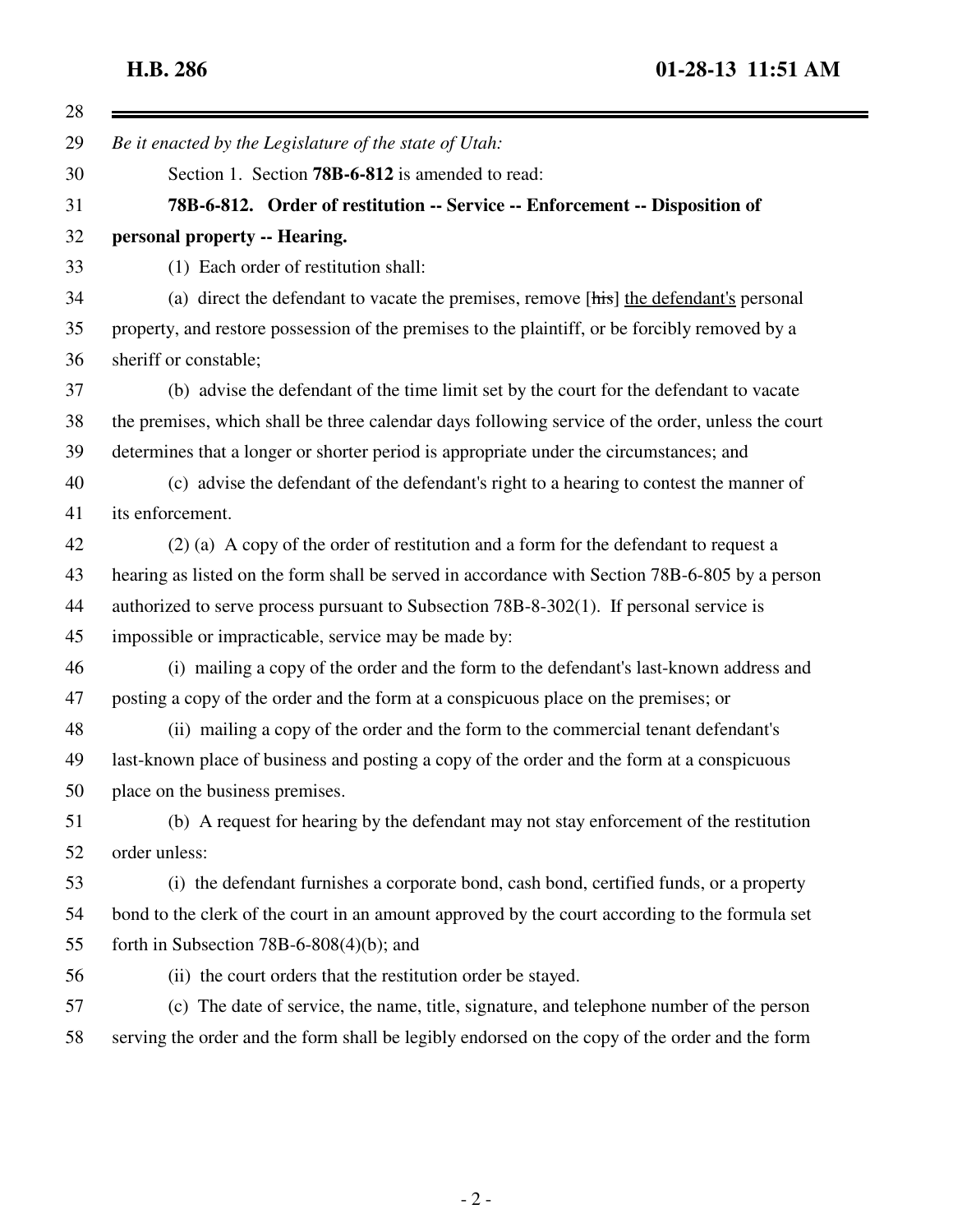## **01-28-13 11:51 AM H.B. 286**

59 served on the defendant. 60 (d) The person serving the order and the form shall file proof of service in accordance 61 with Rule 4(e), Utah Rules of Civil Procedure. 62 (3) (a) If the defendant fails to comply with the order within the time prescribed by the 63 court, a sheriff or constable at the plaintiff's direction may enter the premises by force using the 64 least destructive means possible to remove the defendant. 65 (b) Any personal property of the defendant may be removed from the premises by the 66 sheriff or constable and transported to a suitable location for safe storage. The sheriff or 67 constable may delegate responsibility for inventory, moving, and storage to the plaintiff, who 68 shall store the personal property in a suitable place and in a reasonable manner. 69 (c) The personal property removed and stored shall be [inventoried by the sheriff or 70 constable or the plaintiff who shall keep the original inventory and personally deliver or mail 71 the defendant a copy of the inventory immediately after the personal property is removed.] 72 considered abandoned property and subject to Section 78B-6-816. 73  $[(4)$  (a) After demand made by the defendant within 30 days of removal of personal 74 property from the premises, the sheriff or constable or the plaintiff shall promptly return all of 75 the defendant's personal property upon payment of the reasonable costs incurred for its removal 76 and storage. 77 [(b) The person storing the personal property may sell the property remaining in 78 storage at a public sale if: 79 [(i) the defendant does not request a hearing or demand return of the personal property 80 within 30 days of its removal from the premises; or 81 [(ii) the defendant fails to pay the reasonable costs incurred for the removal and storage 82 of the personal property.] 83 [(c) In advance of the sale, the person storing the personal property shall mail to the 84 defendant's last-known address a written notice of the time and place of the sale.] 85  $[(d)$  If the defendant is present at the sale, he may specify the order in which the 86 personal property shall be sold, and only so much personal property shall be sold as to satisfy 87 the costs of removal, storage, advertising, and conducting the sale. The remainder of the 88 personal property, if any, shall be released to the defendant. If the defendant is not present at 89 the sale, the proceeds, after deduction of the costs of removal, storage, advertising, and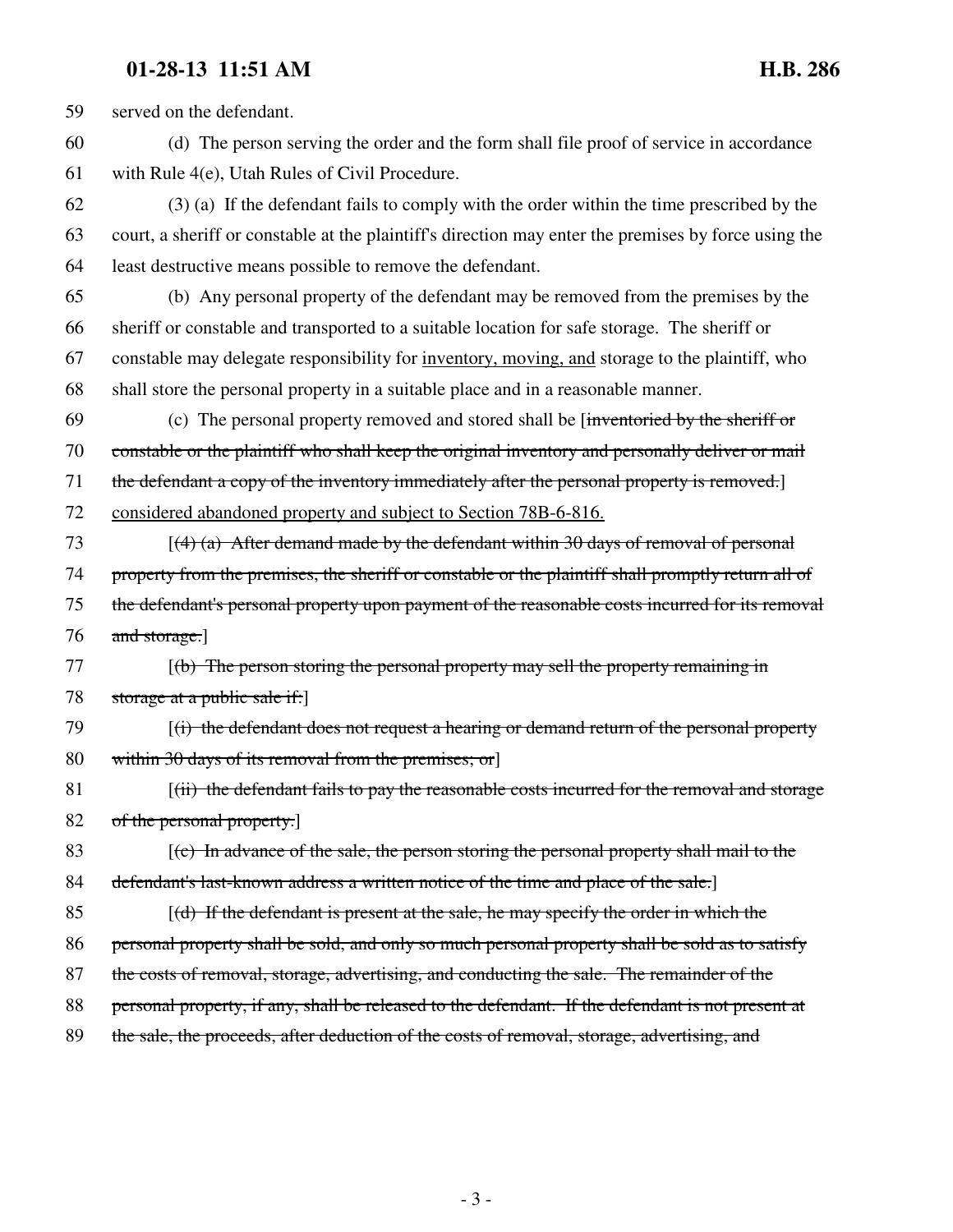## **H.B. 286 01-28-13 11:51 AM**

| 90  | conducting the sale shall be paid to the plaintiff up to the amount of any judgment the plaintiff           |
|-----|-------------------------------------------------------------------------------------------------------------|
| 91  | obtained against the defendant. Any surplus shall be paid to the defendant, if the defendant's              |
| 92  | whereabouts are known. If the defendant's whereabouts are not known, any surplus shall be                   |
| 93  | disposed of in accordance with Title 67, Chapter 4a, Unclaimed Property Act.]                               |
| 94  | $[$ (e) The plaintiff may donate the property to charity if:                                                |
| 95  | $(i)$ the defendant does not request a hearing or demand return of the personal property                    |
| 96  | within 30 days of its removal from the premises; or                                                         |
| 97  | $(iii)$ the defendant fails to pay the reasonable costs incurred for the removal and storage                |
| 98  | of the personal property; and]                                                                              |
| 99  | $[(iii)$ the donation is a commercially reasonable alternative.                                             |
| 100 | $(f)$ If the property belonging to a person who is not a defendant is removed and stored                    |
| 101 | in accordance with this section, that person may claim the property by delivering a written                 |
| 102 | demand for its release to the sheriff or constable or the plaintiff. If the claimant provides               |
| 103 | proper identification and evidence of ownership, the sheriff or constable or the plaintiff shall            |
| 104 | promptly release the property at no cost to the claimant.]                                                  |
| 105 | $[\frac{(-5)}{4}]$ In the event of a dispute concerning the manner of enforcement of the                    |
| 106 | restitution order, the defendant [or any person claiming to own stored personal property] may               |
| 107 | file a request for a hearing. The court shall set the matter for hearing within 10 calendar days            |
| 108 | from the filing of the request, or as soon thereafter as practicable, and shall mail notice of the          |
| 109 | hearing to the parties.                                                                                     |
| 110 | $[\text{(\textbf{6})}]$ (5) The Judicial Council shall draft the forms necessary to implement this section. |
| 111 | Section 2. Section <b>78B-6-816</b> is amended to read:                                                     |
| 112 | 78B-6-816. Abandoned premises -- Retaking and rerenting by owner -- Liability                               |
| 113 | of tenant -- Personal property of tenant left on premises.                                                  |
| 114 | (1) In the event of abandonment, the owner may retake the premises and attempt to rent                      |
| 115 | them at a fair rental value and the tenant who abandoned the premises shall be liable:                      |
| 116 | (a) for the entire rent due for the remainder of the term; or                                               |
| 117 | (b) for rent accrued during the period necessary to rerent the premises at a fair rental                    |
| 118 | value, plus the difference between the fair rental value and the rent agreed to in the prior rental         |
| 119 | agreement, plus a reasonable commission for the renting of the premises and the costs, if any,              |
| 120 | necessary to restore the rental unit to its condition when rented by the tenant less normal wear            |
|     |                                                                                                             |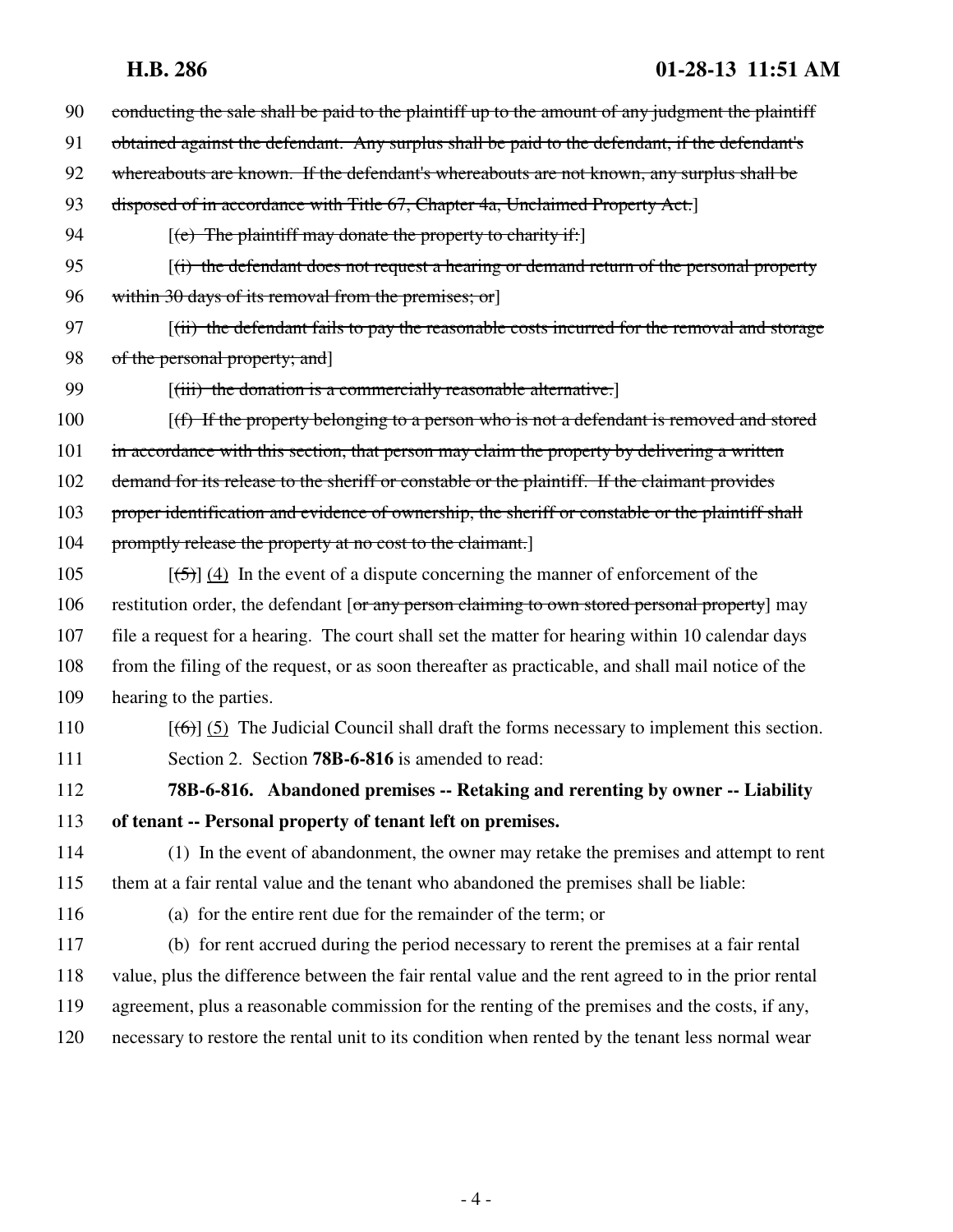### **01-28-13 11:51 AM H.B. 286**

121 and tear. This Subsection (1) applies, if less than Subsection (1)(a), notwithstanding that the 122 owner did not rerent the premises. 123 (2) (a) If the tenant has abandoned the premises and has left personal property on the 124 premises, the owner is entitled to remove the property from the dwelling, store it for the tenant, 125 and recover actual moving and storage costs from the tenant. 126 (b) (i) The owner shall [make reasonable efforts to notify the tenant of the location of 127 the personal property.] mail to the last known address for the tenant a notice that the property is 128 considered abandoned. 129 (ii) The tenant shall recover the property within 15 days from the date the notice was 130 sent, including payment of any costs of inventory, moving, and storage. 131  $[(iii)$  If  $[1ii)$  Except as provided in Subsection (5), if the property has been in storage 132 for  $\sqrt{6}$  for  $\sqrt{30}$  at least 15 days and the tenant has made no reasonable effort to recover it from 133 the date notice was sent and the tenant fails to recover the property, pay the costs associated 134 with the inventory, removal, and storage and no court hearing on the property is pending, the 135 owner may: 136 (A) sell the property at a public sale and apply the proceeds toward any amount the 137 tenant owes; or 138 (B) donate the property to charity if the donation is a commercially reasonable 139 alternative. 140 (c) Any money left over from the public sale of the property shall be handled as 141 specified in Title 67, Chapter 4a, Part 2, Standards for Determining When Property is 142 Abandoned or Unclaimed. 143 (d) Nothing contained in this act shall be in derogation of or alter the owner's rights 144 under Title 38, Chapter 3, Lessors' Liens[.], or any other contractual liens or rights. 145 (3) If abandoned property is determined to belong to a person who is the tenant or an 146 occupant, the tenant or occupant may claim the property by delivery of a written demand with 147 evidence of ownership of the personal property within 15 days after the notice described in 148 Subsection (2)(b) is sent. The owner may not be liable for the loss of the abandoned personal 149 property if the written demand is not received. 150 (4) A tenant has no recourse for damage or loss if the tenant fails to recover any

151 abandoned property as required in this section.